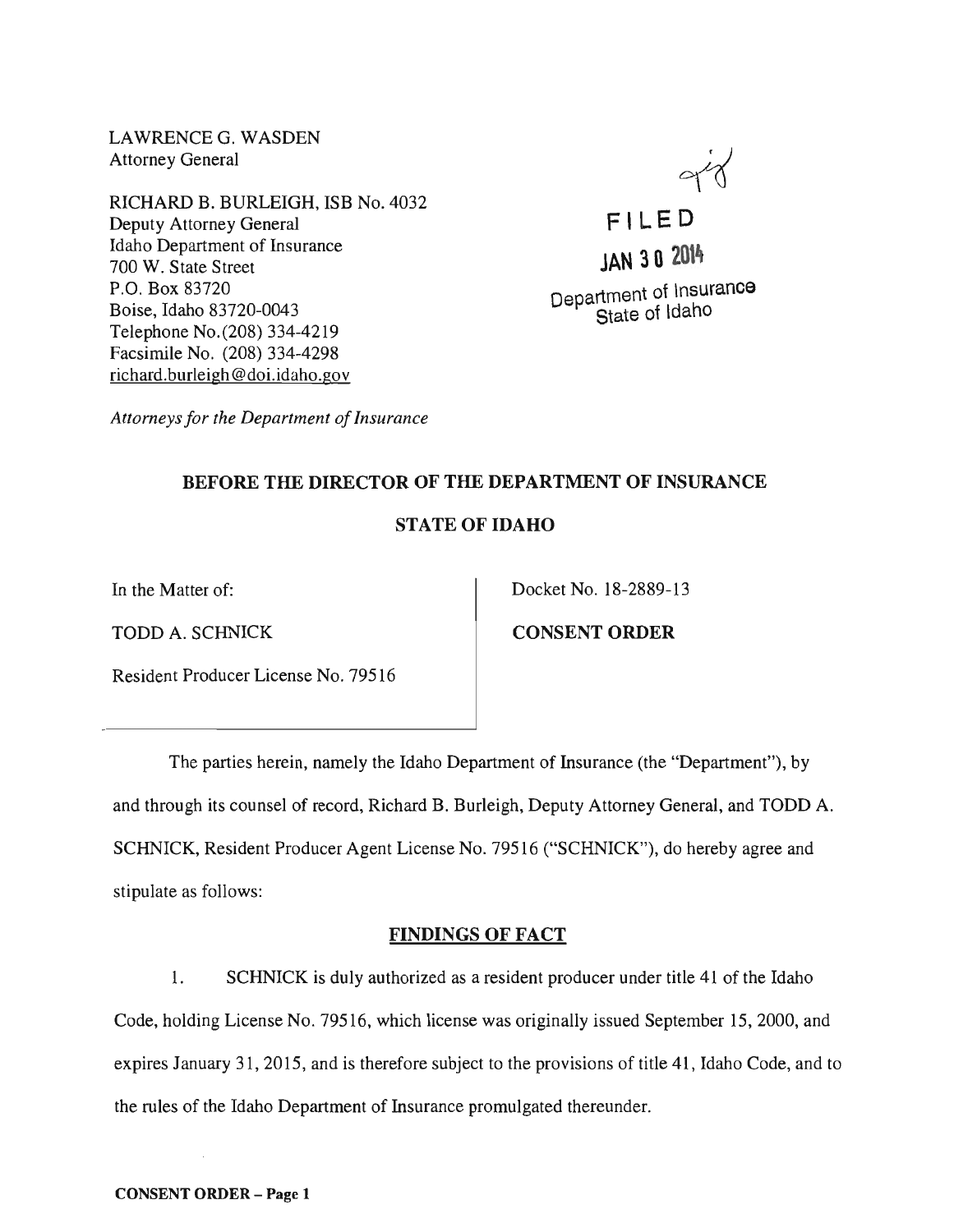2. On January 28,2013, the State of Washington Office of Insurance Commissioner ("OIC") entered a Consent Order Suspending License and Levying Fine, No. 13-0016 ("Washington Consent Order"), which Washington Consent Order concerned SCHNICK.

3. OIC found that SCHNICK:

i. By making false representations in applications about where an application was completed and signed, violated RCW 48.30.210 (under Washington's insurance Unfair Practices and Fraud act).

ii. By selling and using annuity contracts that had not been filed with and approved by the Washington Insurance Commissioner, violated RCW 48.18.100.

iii. By failing to complete and deliver a Washington replacement form to an annuity applicant who was replacing another annuity, violated WAC 284-23-440.

4. The Washington Consent Order also stated as follows:

"The OIC's investigation also disclosed that several of the applications for these annuities falsely stated the applications were signed in Idaho where the annuities were approved when the applications were actually signed in Washington."

5. On March 15, 2012, State of Minnesota, Commissioner of Commerce ("MNCoC") entered a Consent Order whereby SCHNICK surrendered his Minnesota nonresident insurance producer license for three (3) years and agreed not to act as an investment advisor or investment advisor representative for three (3) years in Minnesota.

6. On January 2,2013, SCHNICK submitted an online renewal application ("Application") to the Department for the renewal of his resident license.

7. In response to Background Question No.2 of the Application, which asks: "Have you been named or involved as a party in an administrative proceeding including FINRA sanction or arbitration proceeding regarding any professional or occupational license or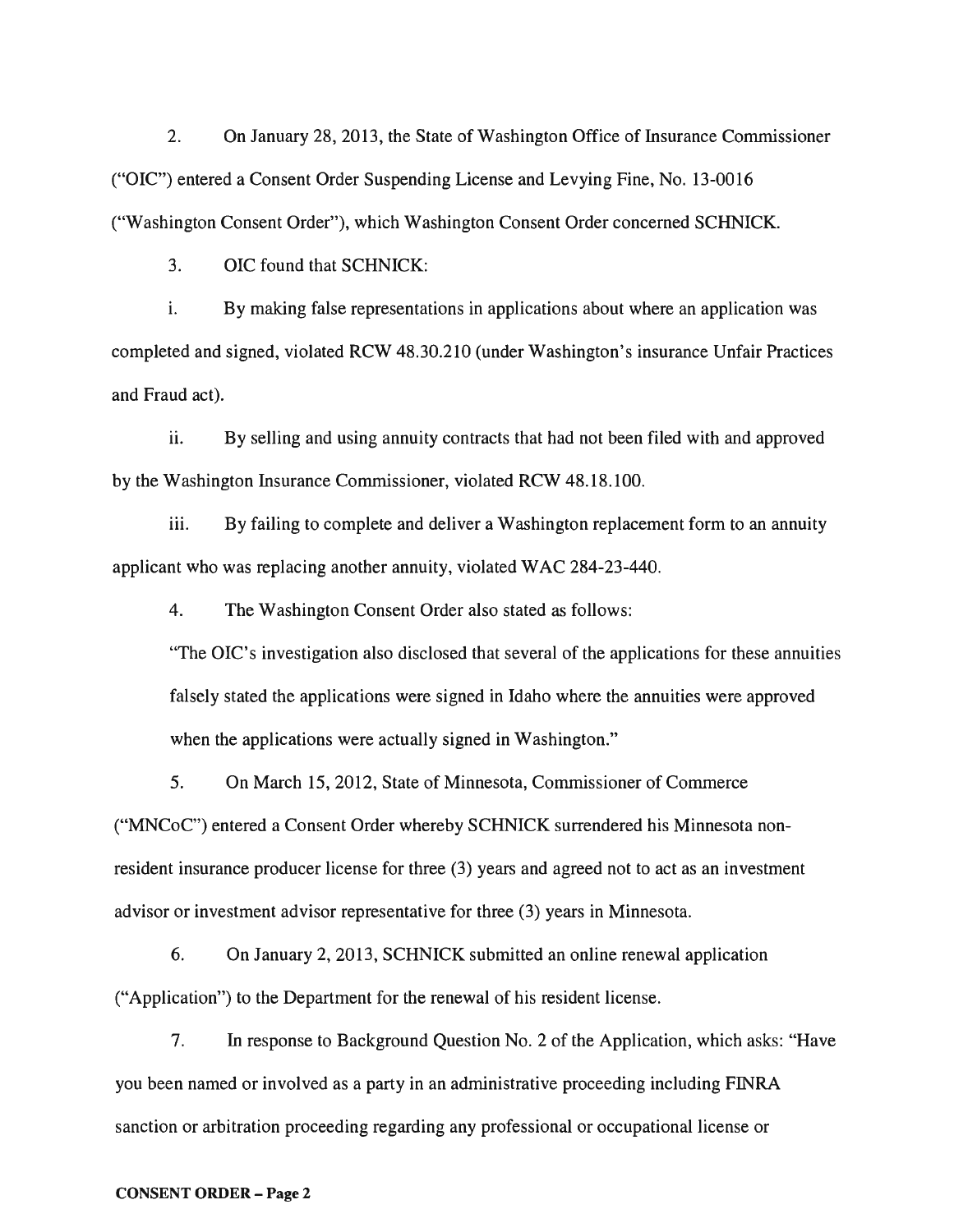registration, which has not been previously reported to this insurance department?" SCHNICK answered "No." The MNCoC Consent Order was a reportable event.

8. The Washington Consent Order and the MNCoC Consent Order are a reportable events pursuant to Idaho Code  $§$  41-1021(1).

9. No report or documentation concerning the Washington Consent Order or the MNCoC Consent Order was received by the Department from SCHNICK in compliance with Idaho Code § 41-1021(1).

10. The parties agree that this matter may be brought to a close by this negotiated and stipulated Consent Order.

### CONCLUSIONS OF LAW

11. SCHNICK violated Idaho Code § 41-1021(1) by failing to report MNCoC Consent Order and the Washington Consent Order.

12. SCHNICK violated Idaho Code § 41-1016(1)(a) by providing a false response on the Application.

13. SCHNICK committed an unfair trade practice under Washington law, thereby triggering the Director's authority under Idaho Code § 41-1016(1)(g) to suspend the license of, and impose a penalty against SCHNICK.

14. SCHNICK falsely stated that certain annuity applications were signed in Idaho when the applications were actually signed in Washington thereby triggering the Director's authority under Idaho Code § 41-1016(1)(e) to suspend the license of, and impose a penalty against SCHNICK.

15. SCHNICK insurance license was suspended in Washington thereby triggering the Director's authority under Idaho Code § 41-1016(1)(i) to suspend the license of, and impose a penalty against SCHNICK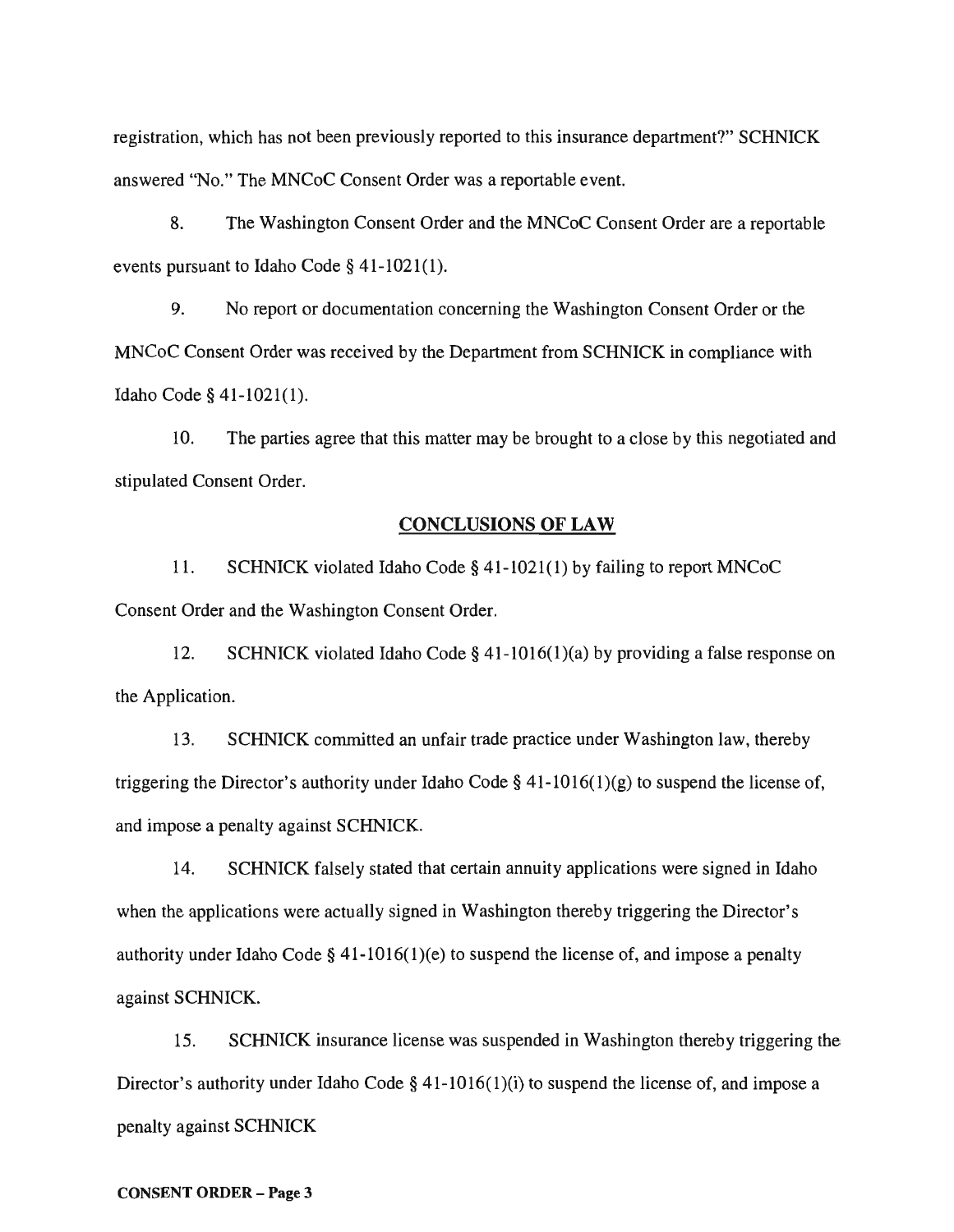#### CONSENT **TO ORDER**

16. SCHNICK consents to the entry of this Order and waives any right to notice and hearing at which he may be represented by counsel, present evidence and examine witnesses.

17. SCHNICK and the Department agree that SCHNICK will pay an administrative penalty in the amount of Two Thousand Five Hundred Dollars (\$2,500.00) to the Department within ninety (90) days from entry of this Consent Order.

18. SCHNICK and the Department agree that SCHNICK's resident producer license no. 79516 shall be suspended for a period of ninety (90) days from the entry of this Consent Order.

19. SCHNICK hereby waives the right to seek reconsideration and judicial review of the Order entered herein.

20. SCHNICK agrees that the terms of this Consent Order are appropriate and proper under the circumstances referenced herein and that he has entered into this Consent Order knowingly, voluntarily and with full knowledge of any rights he may be waiving thereby.

AGREED THIS  $\mathcal{Z}$  day of January, 2014.

By: Muchil

CONSENT ORDER - Page 4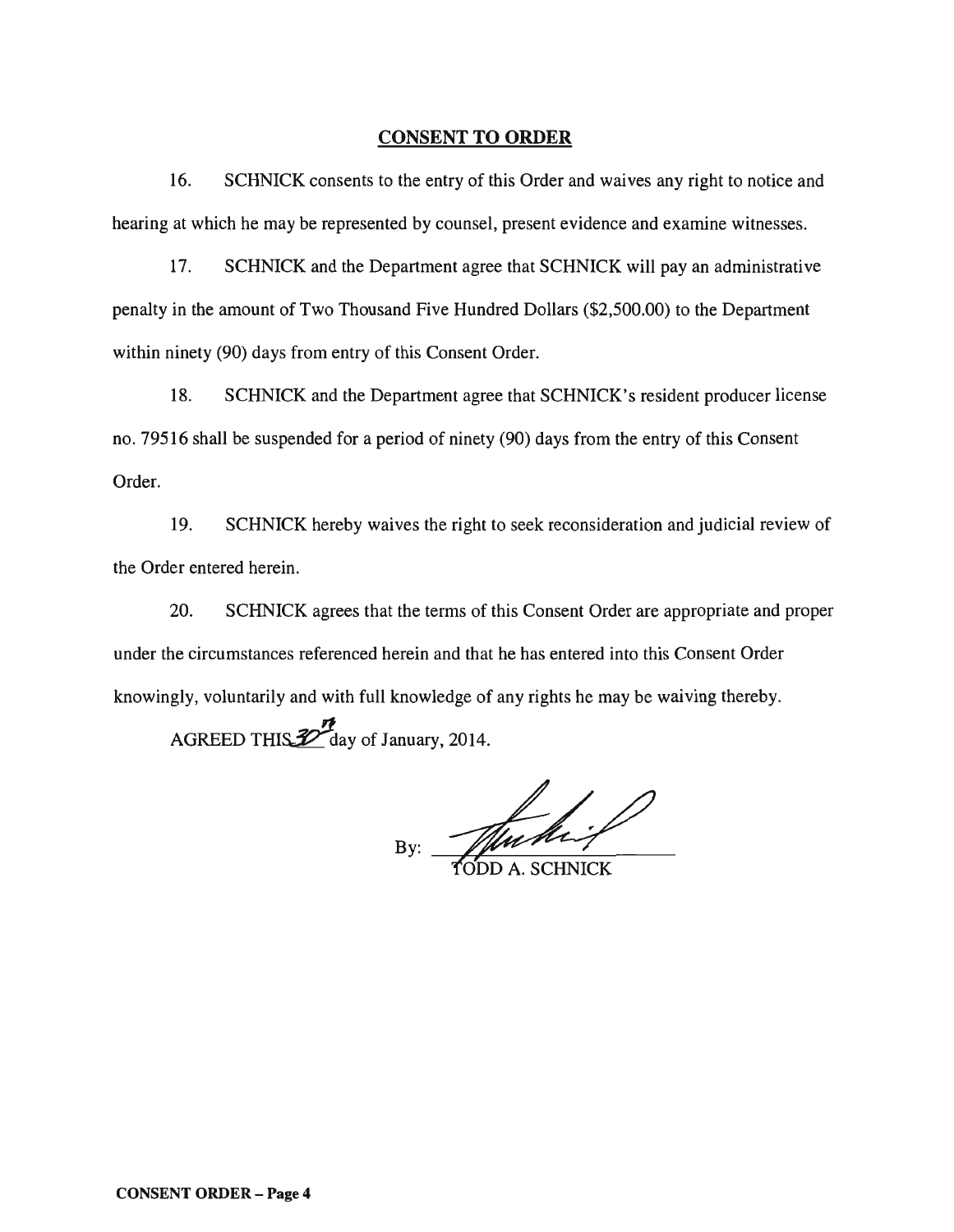## FINAL ORDER

Pursuant to the foregoing Findings of Fact, Conclusions of Law and Consent to Order,

### **IT** IS HEREBY ORDERED,

1. TODD A. SCHNICK shall pay an administrative penalty in the amount of Two

Thousand Five Hundred Dollars (\$2,500.00) to the Department within ninety (90) days from

entry of this Consent Order.

2. TODD A. SCHNICK's resident producer license no. 79516 shall be suspended for a period of ninety (90) days from the entry of this Consent Order.

DATED this  $\frac{30 \text{ Hz}}{4}$  day of January, 2014.

STATE OF IDAHO DEPARTMENT OF INSURANCE

WILLIAM W. DEAL

Director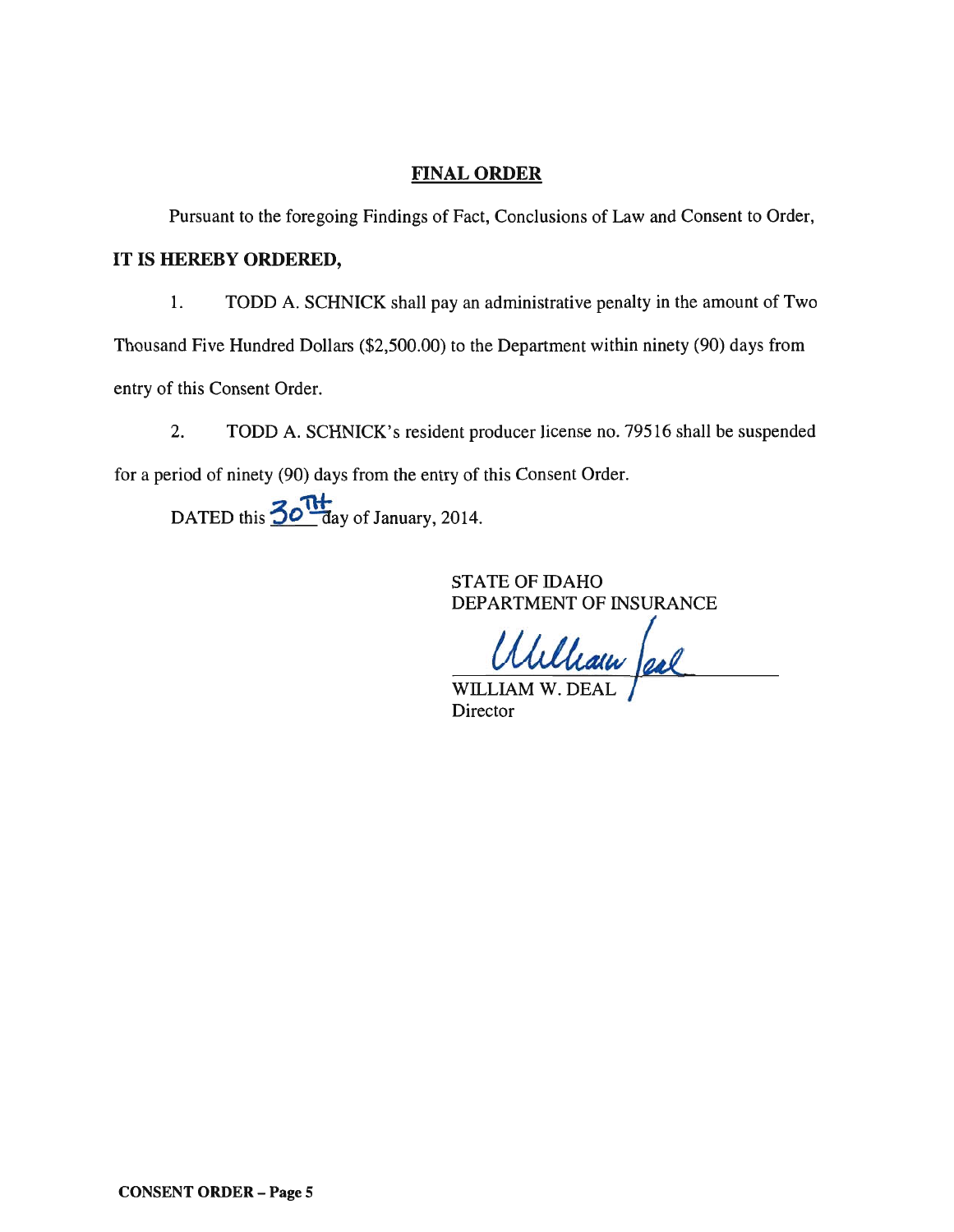## NOTICE REGARDING REPORTABLE PROCEEDINGS

The foregoing is considered a reportable administrative proceeding. As such, it is a public record and is public information that may be disclosed to other states and reported to companies for which you are actively appointed. This information will be reported to the National Association of Insurance Commissioners (NAIC) and will appear in the online searchable database of the Idaho Department of Insurance. You should be aware that this proceeding must be disclosed on any insurance license application and must be reported to any and all states in which you hold an insurance license.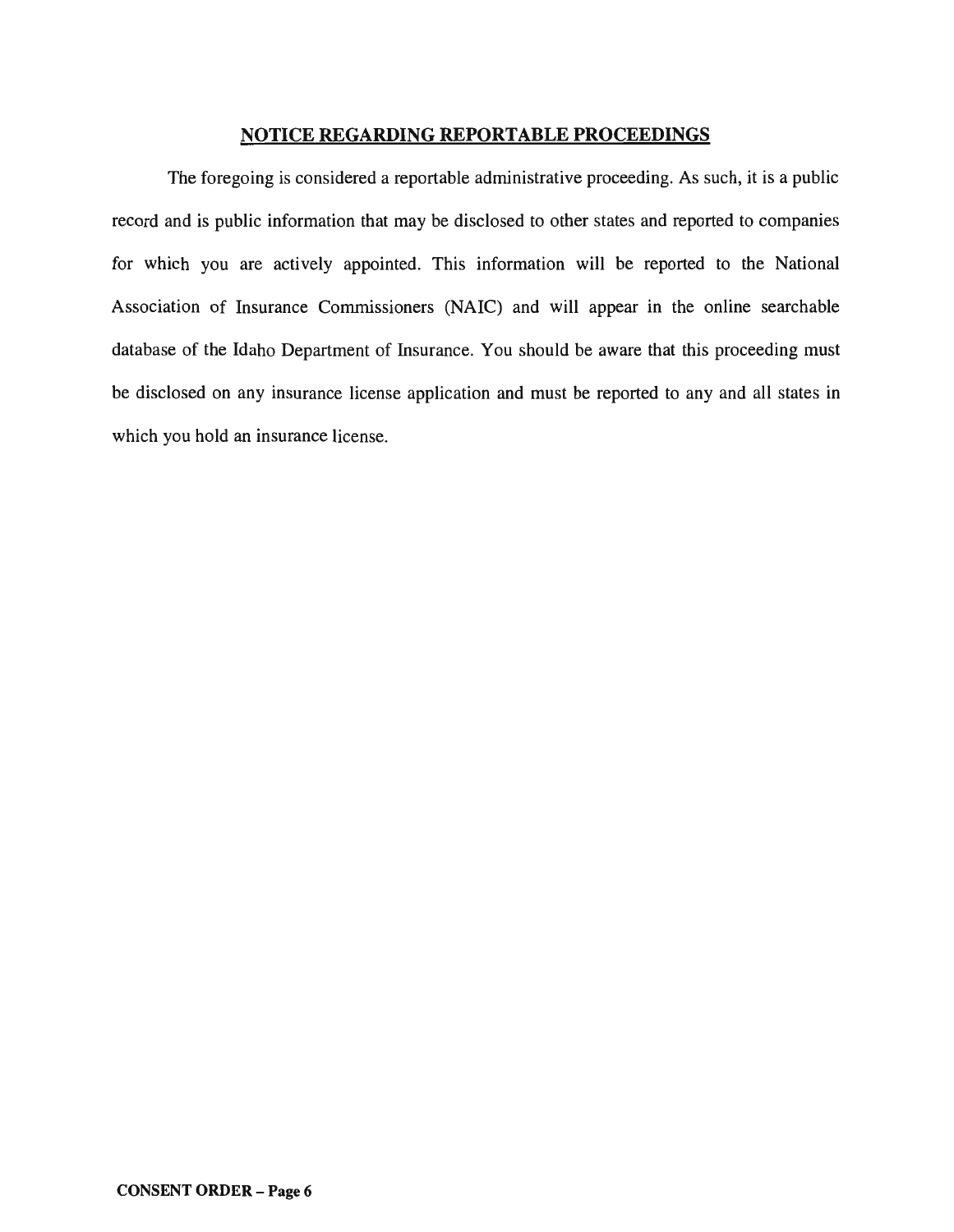## CERTIFICATE OF SERVICE

I HEREBY CERTIFY that, on this  $30t$  day of *Anually*, 2014, I caused a true and correct copy of the foregoing, fully-executed **CONSENT ORDER** to be served upon the following by the designated means:

Richard B. Burleigh Deputy Attorney General Idaho Department of Insurance 700 W. State Street, 3rd Floor P.O. Box 83720 Boise, ID 83720-0043

Todd A. Schnick 17258 Wrangler Rd. PO Box 252 Hayden, Idaho 83835-0252

American Equity Investment Life Insurance Company 6000 Westown Parkway West Des Moines, IA 50266-5921

American General Life Insurance Company 2727-A Allen Parkway Houston, TX 77019

A viva Life And Annuity Company 7700 Mills Civic Parkway West Des Moines, IA 50266-3862

Dark Horse Financial, LLC 579 W Hayden Ave Hayden, ID 83835-9726

Fidelity & Guaranty Life Insurance Company 1001 Fleet Street Baltimore, MD 21201





| $\boxtimes$ first class mail |
|------------------------------|
| certified mail               |
| hand delivery                |
| via facsimile                |





| $\boxtimes$ first class mail |
|------------------------------|
| certified mail               |
| hand delivery                |
| via facsimile                |